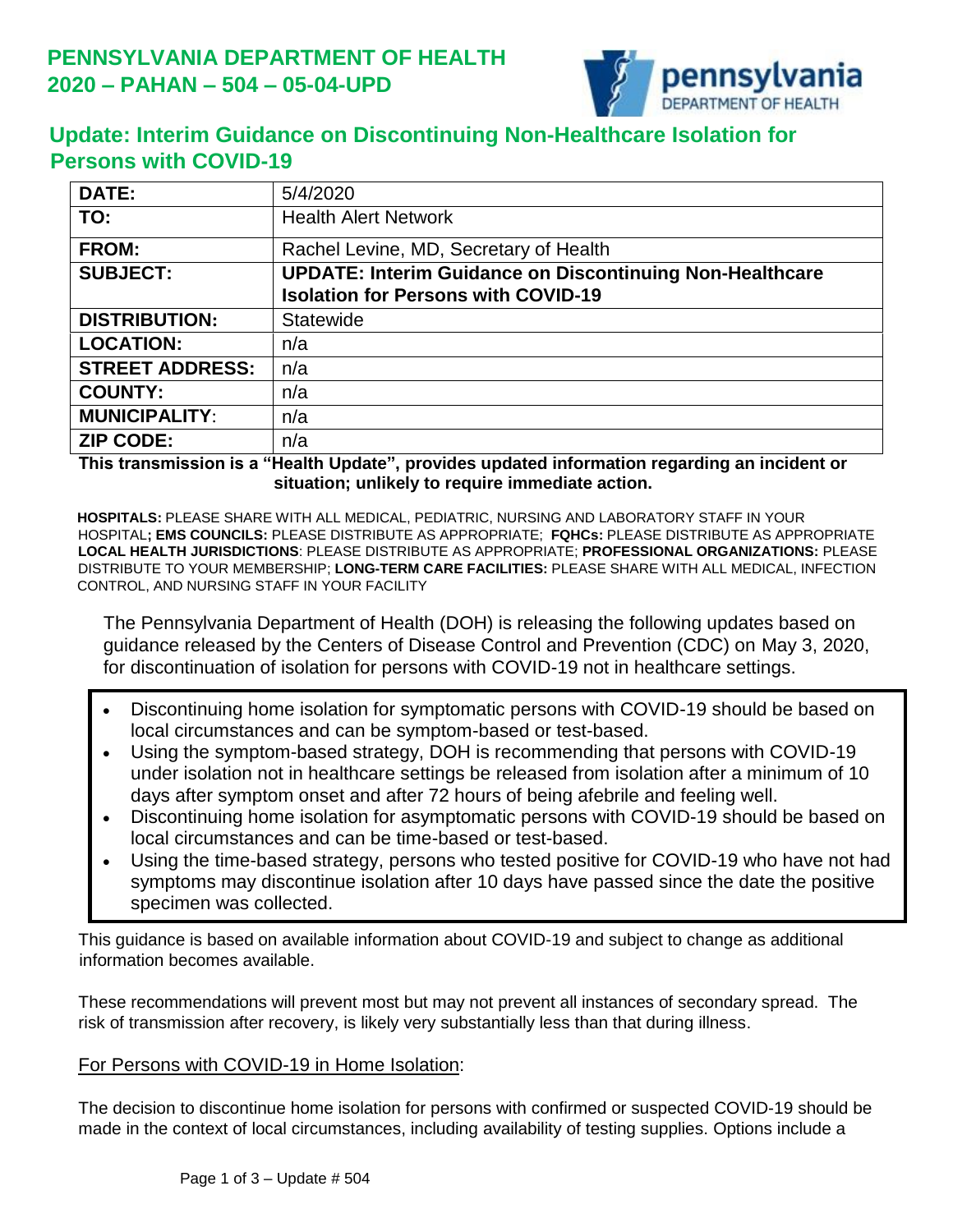symptom-based (i.e., time-since-illness-onset and time-since-recovery strategy) or a test-based strategy. Of note, there have been reports of prolonged detection of RNA without direct correlation to viral culture.

#### **1). Symptom-Based Strategy**

Persons with COVID-19 who have symptoms and were directed to care for themselves at home may discontinue isolation under the following conditions:

- At least 3 days (72 hours) have passed *since recovery* defined as resolution of fever without the use of fever-reducing medications and improvement in respiratory symptoms (e.g., cough, shortness of breath); **and,**
- At least 10 days have passed *since symptoms first appeared*.

## **2). Test-Based Strategy**

Persons who have COVID-19 who have symptoms and were directed to care for themselves at home may discontinue isolation under the following conditions:

- Resolution of fever without the use of fever-reducing medications and
- Improvement in respiratory symptoms (e.g., cough, shortness of breath), **and**
- Negative results of an FDA Emergency Use Authorized COVID-19 molecular assay for detection of SARS-CoV-2 RNA from at least two consecutive respiratory specimens collected ≥24 hours apart (total of two negative specimens).

## For Persons Who Tested Positive but have NOT had COVID-19 Symptoms in Home Isolation:

#### **1). Time-Based Strategy**

Persons with laboratory-confirmed COVID-19 who have not had any symptoms and were directed to care for themselves at home may discontinue isolation under the following conditions:

At least 10 days have passed since the date of their first positive COVID-19 diagnostic test assuming they have not subsequently developed symptoms since their positive test.

If they develop symptoms, then the symptom-based or test-based strategy should be used.

#### **2). Test-Based Strategy**

Persons with laboratory-confirmed COVID-19 who have not had any symptoms and were directed to care for themselves at home may discontinue isolation under the following conditions:

Negative results of an FDA Emergency Use Authorized COVID-19 molecular assay for detection of SARS-CoV-2 RNA from at least two consecutive respiratory specimens collected ≥24 hours apart (total of two negative specimens).

The symptom-based, time-based, and test-based strategies may result in different timeframes for discontinuation of isolation post-recovery. For all scenarios outlined above, the decision to discontinue isolation should be made in the context of local circumstances.

Note that recommendations for discontinuing isolation in persons known to be infected with COVID-19 could, in some circumstances, appear to conflict with recommendations on when to discontinue quarantine for persons known to have been exposed to COVID-19. CDC recommends 14 days of quarantine after exposure based on the time it takes to develop illness if infected. Thus, it is possible that a person known to be infected could leave isolation earlier than a person who is quarantined because of the possibility they are infected.